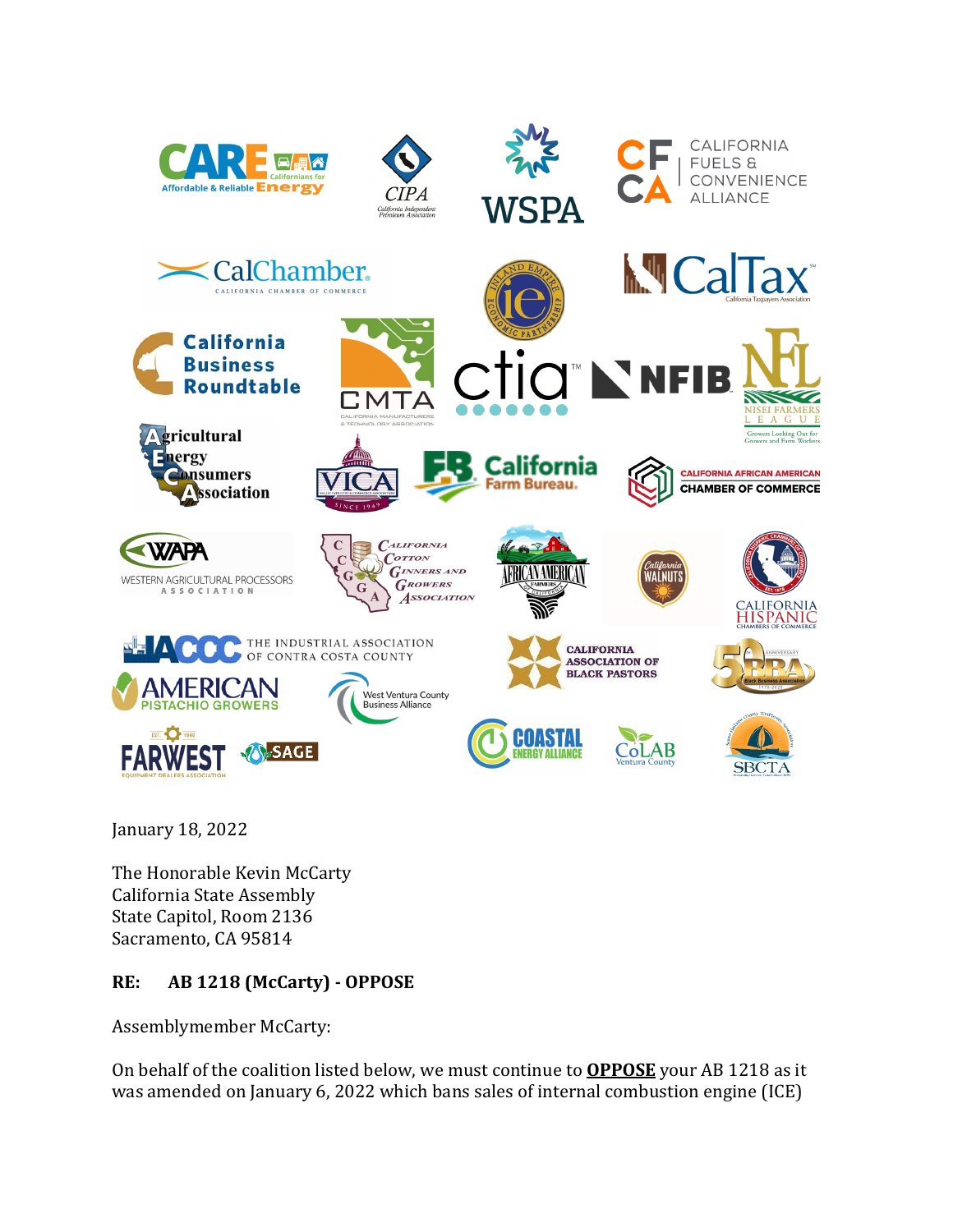light duty vehicles beginning in 2035 without regard for charging/fueling availability, cargo/passenger capacity or other considerations important to California families and businesses.

## **Unnecessarily Limits Mobility and Transportation Options for California Families and Businesses**

AB 1218 codifies Governor Newsom's executive order requiring the California Air Resources Board (CARB) to ban the sale of all ICE light duty vehicles by 2035 and authorizes CARB to adopt regulations requiring increasing sales of new zero-emission vehicles sold in California prior to 2035. This broad delegation of authority to CARB limits mobility and transportation options for the vast majority of California families and businesses. Codifying Governor Newsom's Executive Order fails to address the myriad of agencies, programs, and policies that should be considered before handing such statutory authority over to a single entity. Zero Emission Vehicles (ZEV) are available today, but are not viable transportation options for all Californians for various reasons including cost and availability of charging/fueling infrastructure. Inadequate ZEV refueling infrastructure in single family and multi-family housing and increasing electricity rates, which increase the cost of each mile driven by families and businesses, are two of the major hurdles that should be addressed before policymakers decide to limit choice for California's 27 million drivers and 28.5 million light duty vehicle owners.

## **AB 1218 is Unnecessary: Transformation Requires Infrastructure**

Currently, automakers offer 60 different models of ZEVs to California consumers. Over the course of the next few years, that number will grow to over 130 models. In the first three quarters of 2021, ZEV sales accounted for 12% of new vehicle sales in the state. The gap between where California sales are today and what AB 1218 requires ZEV sales to increase to is 800%. Successfully electrifying the entire new vehicle fleet, without leaving Californians stranded, requires far more than just banning cars available today. It requires a robust infrastructure for electric vehicle charging and hydrogen refueling.

After a decade of taxpayer and ratepayer investments and focused efforts by CARB, the California Energy Commission, the Public Utilities Commission and the Governor's office, California is still falling behind the infrastructure needed even in 2025 on the current trajectory toward 2035. The CEC's most recent electric vehicle charging report concludes California will need 1,164,000 public and private shared chargers across the state by 2030. As of January 2021, there were about 70,000 shared chargers. Even with additional charging planned by 2025, California only has about 17% of the shared chargers needed by 2030 to be on a trajectory of 100% ZEV sales by 2035 as required by AB 1218.

## **AB 1218 Provides No Considerations/Exemptions**

As of 2017, all state agencies are required to prioritize purchasing of Zero Emission Vehicles (including battery electric, fuel cell, and plug-in hybrid) in certain designated vehicle categories where programmatically feasible. This ZEV/Hybrid-Electric Alternative